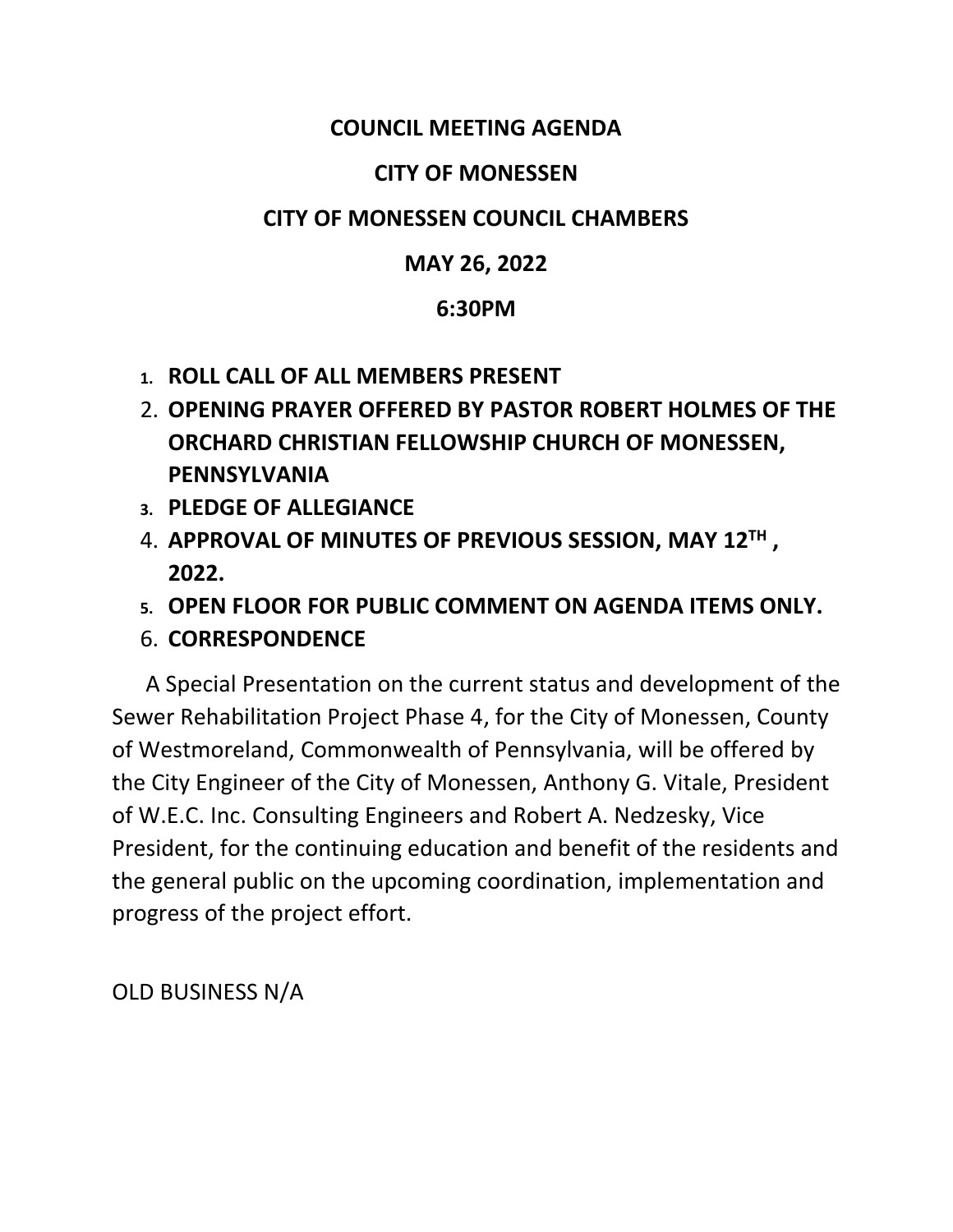Page 2

## 7. **REPORT OF THE SOLICITOR OF THE CITY OF MONESSEN**

Solicitors Report for the City of Monessen ending May 26, 2022

### 8. **REPORT OF THE CITY TREASURER**

Treasurer's Report for the month ending May 26, 2022. A report was provided for all City of Monessen financial activities as of April 30, 2022 at the May 12, 2022 Council meeting.

## **REPORT OF THE CITY CONTROLLER**

 9. Controller's Report for the month ending May 26, 2022. A report was provided by the Controller for all City of Monessen account activities as of April 30, 2022 at the May 12, 2022 Council meeting.

### 10. **NEW BUSINESS**

## **Mayor Ron Mozer, Director of Public Affairs**

a. Motion to supply Handicap Signs for Monessen residents at 4 Crescent Drive in the City of Monessen for a school age and bus transported child at that address.

b. Motion to permit the Mon Valley Emergency Medical Services to host and conduct a Tactical Lifesaver course on May 27, May 28, and May 29, 2022, at City Park, to prepare for lifesaving techniques for active shooter scenarios, bombings and MCI scenarios. The course offers in depth training scenarios that utilize both classroom and field exercises.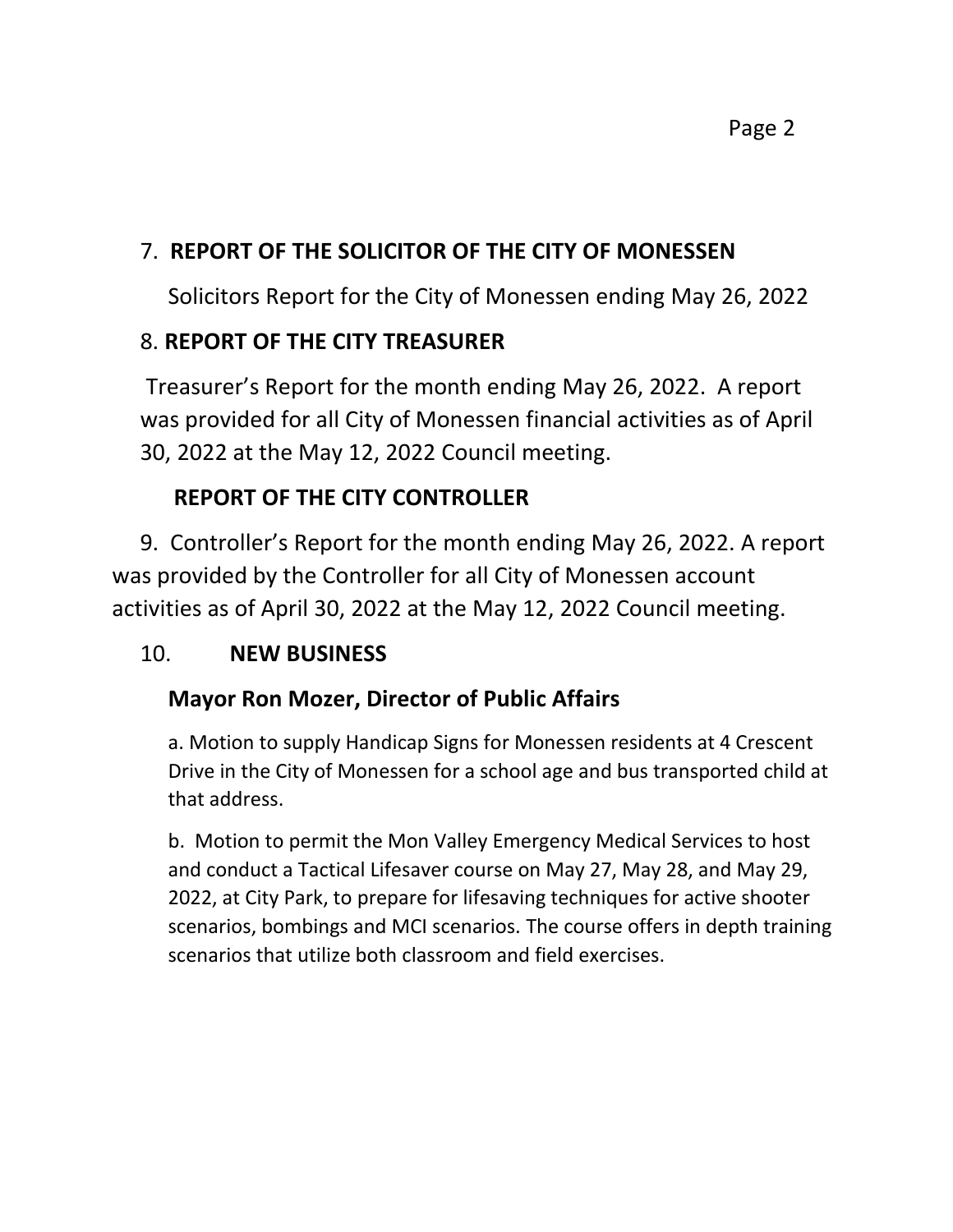c. Discussion by Mayor Mozer of the completion of the project at 500 Donner Avenue in the City of Monessen, progress and development of the Tax Forgiveness Plan for the City of Monessen, and discussion on ongoing efforts relative to Economic Development projects, Blight Removal Efforts and Revitalization plans within the City of Monessen.

d. Motion to allocate a payment from the American Rescue Plan Act of 2021, (ARPA) to Westcom Wireless, 2773 Leechburg Road, Lower Burrell, PA 15068 in the amount of \$26, 086.86 for 9 new radio units, chargers, programming and 2 year extended warranty for utilization by the Monessen Fire Department.

# **Councilman Anthony Orzechowski, Director of Accounts and Finance**

- a. Motion by Councilman Orzechowski to add \$5,000.00 to the Health Care Account to replenish the account.
- b. Motion by Councilman Orzechowski to move the amount of \$7,103.74 from the General Fund account to the Line Usage fund to repay the balance of the \$71,000.00 that was borrowed on January 6th, 2022

c. Motion to pay invoices from the General Fund Account of the City of Monessen in the amount of \$278,607.94. All individual bills and totals to be paid for the General Fund Accounts are attached to the meeting agenda and information packets of the Mayor and Council Members as Attachment "A"

d. Motion to pay invoices from the Liquid Fuels Account of the City of Monessen in the amount of \$13,008.15 All individual bills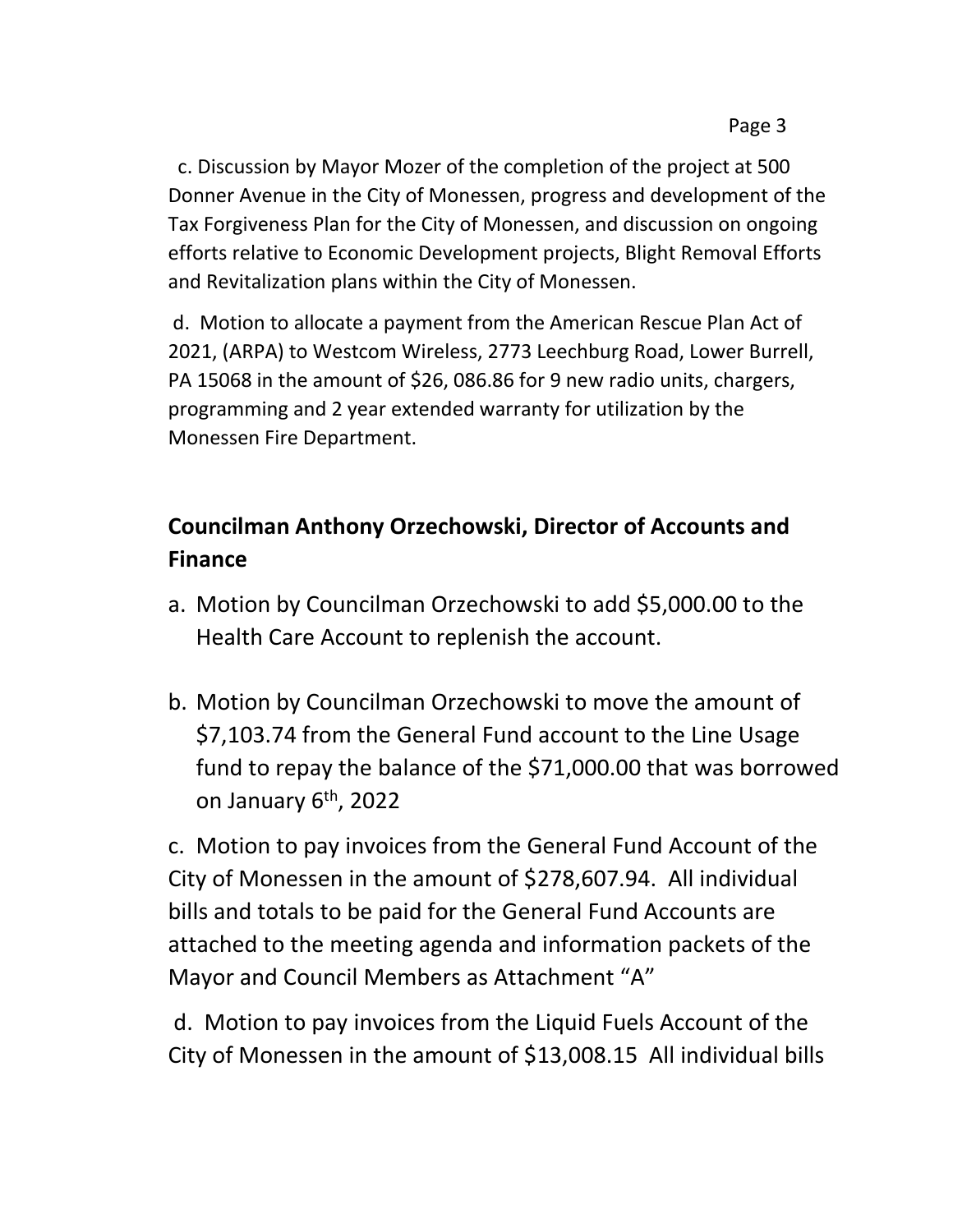and totals to be paid from the Liquid Fuels Account are attached to the meeting agenda and information packets of the Mayor and Council members as Attachment "B".

e. Motion to pay invoices from the Parks Fund Account of the City of Monessen, in the amount of \$2,371.06. All individual bills and totals to be paid from the Parks Fund Account are attached to the meeting agenda and information packets of the Mayor and Council members as Attachment "C".

f. Motion to pay invoices from the Grant Fund in the amount of \$2,643.80. All individual bills and totals to be paid from the Grant Fund Account are attached to the meeting agenda and information packets of the Mayor and Council members as Attachment "D".

g. Motion to pay invoices from the Recreational Fund Account of the City of Monessen in the amount of \$79.99. All individual bills and totals to be paid from the Recreational Fund Account are attached to the meeting agenda and information packets of the Mayor and Council as Attachment "E".

h. Motion to pay invoices from the Line Usage Fund Account of the City of Monessen in the amount of \$6,372.67. All individual bills and totals to be paid from the Line Usage Fund Account are attached to the meeting agenda and information packets as of the Mayor and Council as Attachment "F".

i. Motion to pay Business Municipal Loan Debt Service Payment to the Farmers National Bank in the amount of \$38,048.90. The